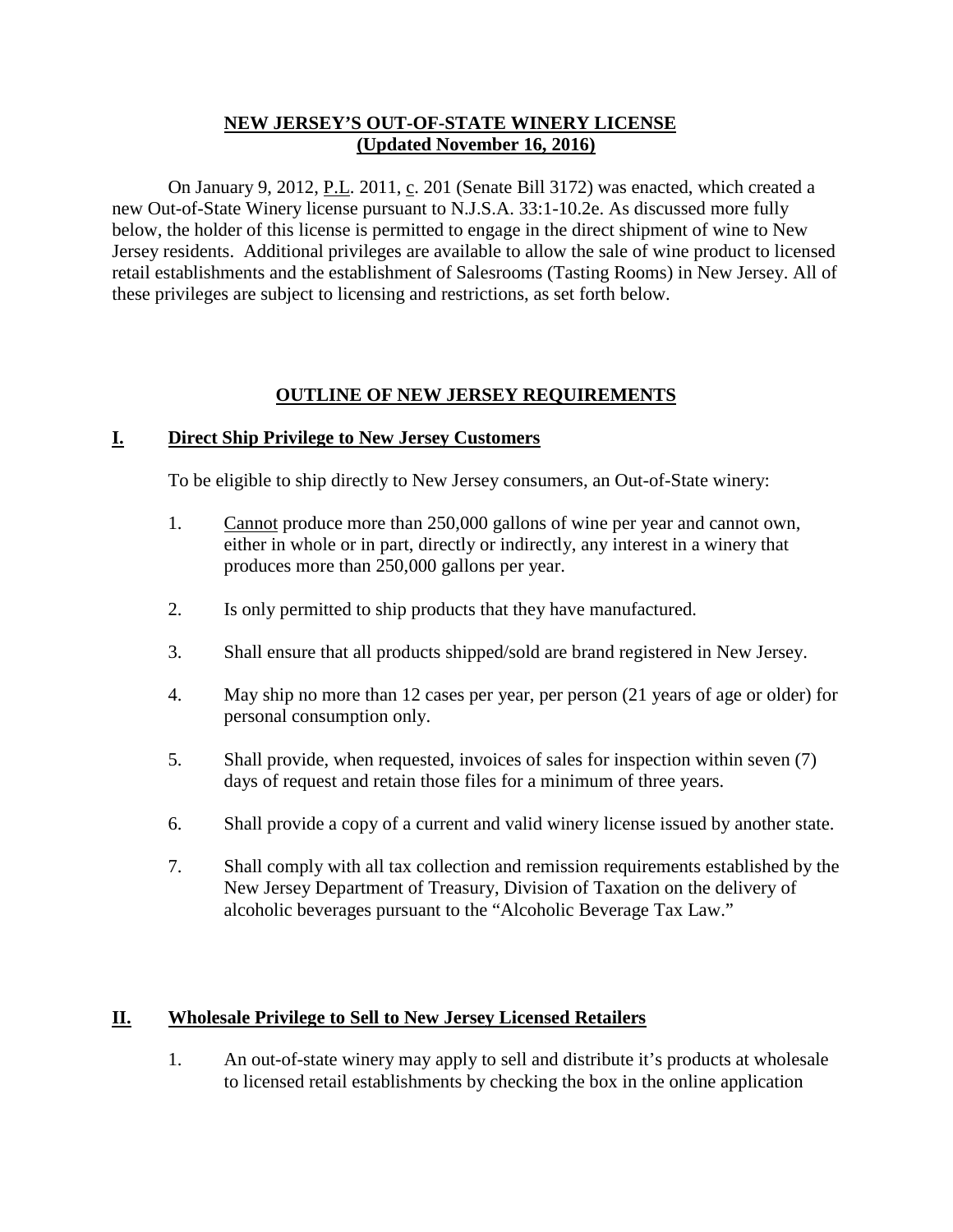"Exercise the wholesale privilege of selling to New Jersey retail licensees". Note: The use of a common carrier for delivery is not permitted.

The **additional fee** for this privilege is as follows:

| Manufacturer of $>150,000$ and $<250,000$ gallons | \$1,000.00 |
|---------------------------------------------------|------------|
| Manufacturer of $>100,000$ and $<150,000$ gallons | \$500.00   |
| Manufacturer of $>50,000$ and $< 100,000$ gallons | \$250.00   |
| Manufacturer of $<$ 50,000 gallons                | \$100.00   |

- 2. Applicant is required to file a CPL (Current Price List) with the ABC on a monthly basis.
- 3. Applicant may solicit or allow members of the company to solicit orders or conduct promotional activity. If any person other than corporate/partnership members conduct this activity, that person must apply for and obtain a Solicitor's Permit through the ABC online licensing system.

#### **III. Salesrooms/Outlets in New Jersey**

- 1. The Applicant must first apply for and be approved as an Out-of-State winery.
- 2. This privilege allows for sampling and consumption on or off the premises.
- 3. Each licensee is limited to 16 salesrooms.
- 4. The fee for each salesroom is \$250.00. A separate application for each site will be required and will be available for submission through the ABC Online Licensing System. Salesrooms will be issued as permits.

## **PROCEDURE FOR SUBMITTING AN APPLICATION FOR AN OUT OF STATE WINERY LICENSE:**

The following steps must be taken before the Licensing Bureau of the Division of Alcoholic Beverage Control may issue an Out-of-State Winery license. Please utilize the attached checklist to ensure a proper and complete application is submitted.

#### **Step 1: New Jersey Division of Taxation**

All applicants must contact the Division of Taxation prior to the issuance of an Out-of-State Winery License. This will include registering your business in New Jersey. [\(https://www.state.nj.us/treasury/revenue/dcr/filing/leadpg.htm\)](https://www.state.nj.us/treasury/revenue/dcr/filing/leadpg.htm) Additional information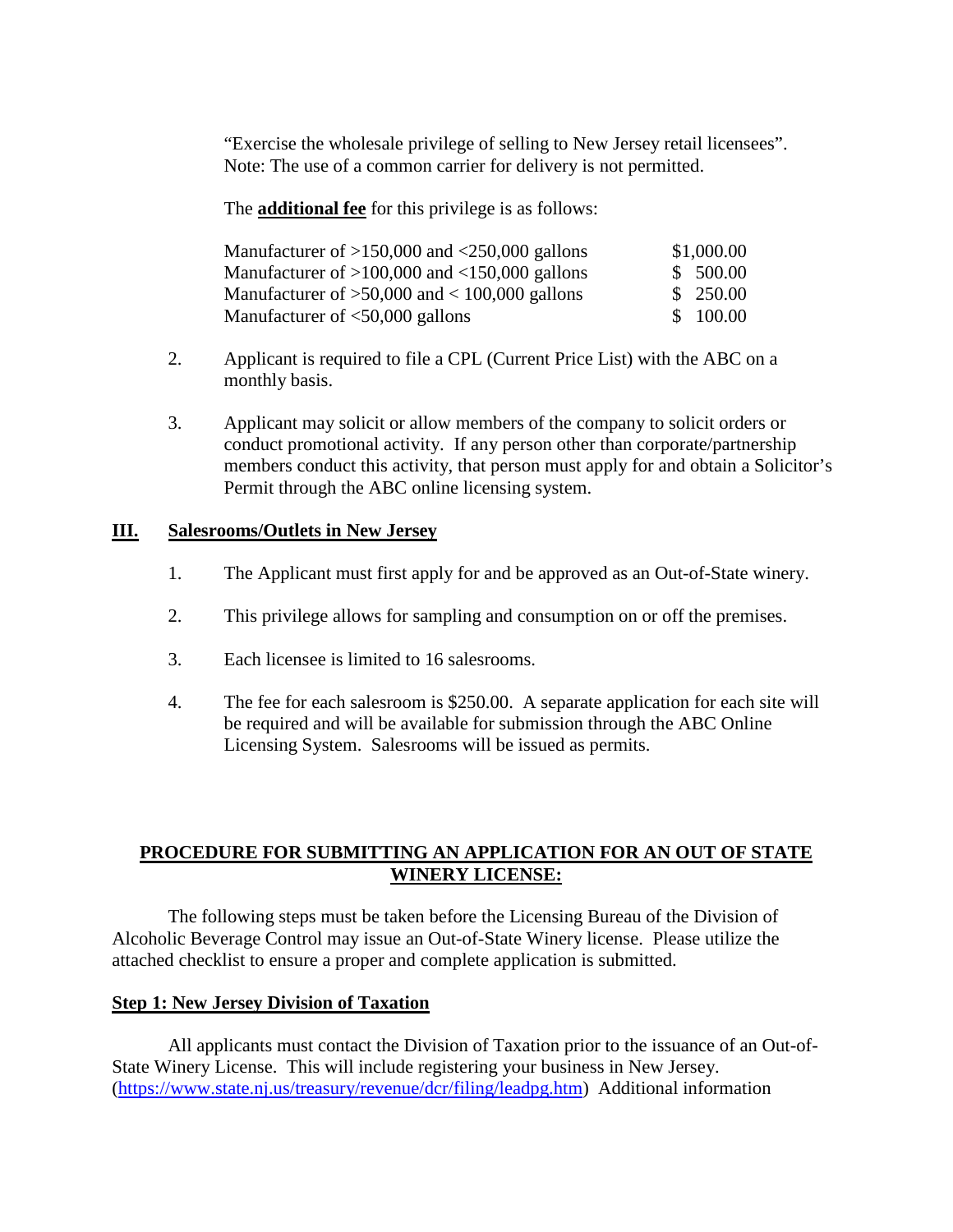regarding Division of Taxation requirements can be found on their website: (http://www.state.nj.us/treasury/taxation/os-wine-sales.shtml)

#### **Step 2: Beverage Tax Bond**

Beverage Tax Bonds are required and <sub>must</sub> be purchased from a New Jersey approved licensed bonding company. The bonding company must submit paperwork to Ms. Wendy Ritardi at the Alcoholic Beverage Tax Bond Unit, NJ DORES, 33 West State Street –  $5<sup>th</sup>$  Floor, P.O. Box 303, Trenton, New Jersey 08625. For further information on establishing the bond amount required, please contact Mr. James Stein at 609-633-7068.

#### **The Division of Alcoholic Beverage Control has no authority to issue a license to an applicant who has not obtained an approved beverage tax bond.**

#### **Step 3: Application and License Fee**

The Division of ABC must receive a license application and fee submitted through the ABC Online Licensing System: [http://www.nj.gov/oag/abc/posse/index.html.](http://www.nj.gov/oag/abc/posse/index.html) The fee for this license is \$938 per year.

#### **Step 3A: Certification of Qualification**

Each individual identified on the Corporate Information Form (with a percentage of financial interest of 10% or greater in the company of the applicant must submit a Certification of Qualification, which sets forth the individual's eligibility for the license under New Jersey law. The Certification Form (attached) must be signed, attesting to the information provided. The original form may be reproduced and the completed form(s) must accompany the license application.

#### **Step 3B: Method of Operation Affidavit**

A notarized statement must be submitted with the Application stating the nature of the business activity in the State of New Jersey.

Please state whether your business plan will include:

- 1. Direct shipping to New Jersey customers; and/or,
- 2. Sale of product to licensed retail establishments. (You will be subject to the additional fee detailed above); and/or,
- 3. Establishment of salesrooms in New Jersey. (You will be subject to the additional fee detailed above, as well as an approval process for the specific location)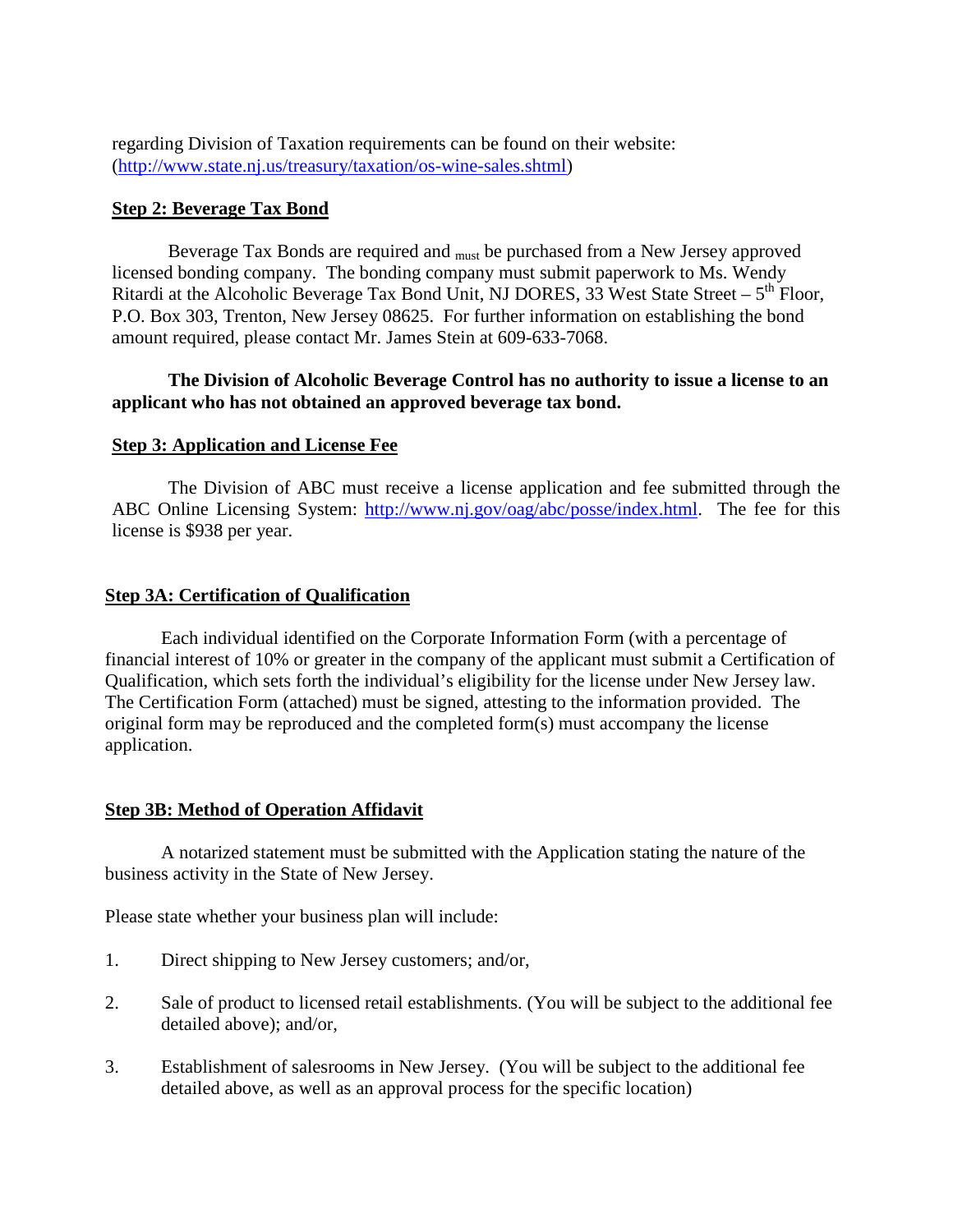- 4. State the applicant's annual production in gallons.
- 5. State that the products to be shipped to New Jersey are manufactured by the applicant.
- 6. Confirm that the applicant and/or those individuals named in the Corporate Structure of the Application do NOT have any financial interest in any other winery producing in excess of 250,000 gallons annually.

# **Please use the checklist on the following page to ensure that a proper and complete application is submitted.**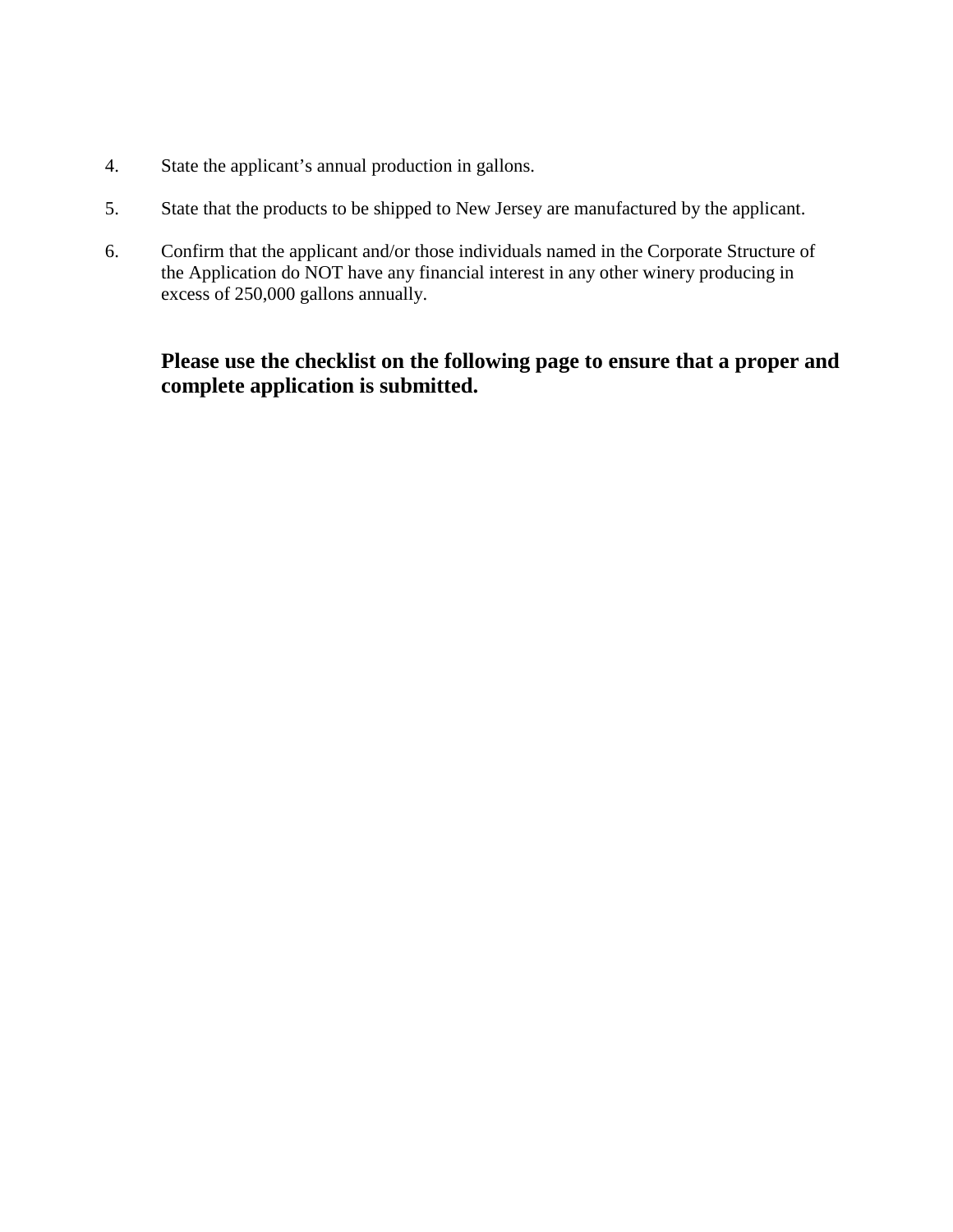# **APPLICANT CHECKLIST**

To obtain an Out-of-State Winery license the applicant must submit an application through the ABC Online Licensing System:<http://www.nj.gov/oag/abc/posse/index.html>

□ Online Application, including license fee.

## **The following documents must be uploaded to the online application:**

- □ Complete Corporate Information (Form CISI) and Corporate Structure Form (Form CSSI).
- □ Certification of Qualification. (Necessary for owners with 10% or greater ownership)
- $\Box$  Method of Operation Affidavit describing the proposed business and method of operation. Please see step 3B for complete instructions.
- □ Certificate of New Jersey Business Registration. <https://www.state.nj.us/treasury/revenue/dcr/filing/leadpg.htm>
- □ Proof of Beverage Tax Bond issued by New Jersey Division of Revenue. Please see Step #2 for complete instructions.
- □ Copy of all TTB Permits issued to applicant.
- $\Box$  Copy of current and valid winery/wine growers license, as well as other direct ship permits issued to the applicant by other states. You may provide a listing of other direct ship permits including the state and the permit number.
- $\Box$  TTB reporting documents reflecting the annual manufacturing volume.
- □ Certificate of New Jersey Sales Tax Authority (Issued by NJ Division of Taxation).
- $\Box$  Listing of all brands (along with NJ registration number) produced by applicant that will be shipped into New Jersey. If brands need to be registered in NJ, you will need to register them once the license has been issued.